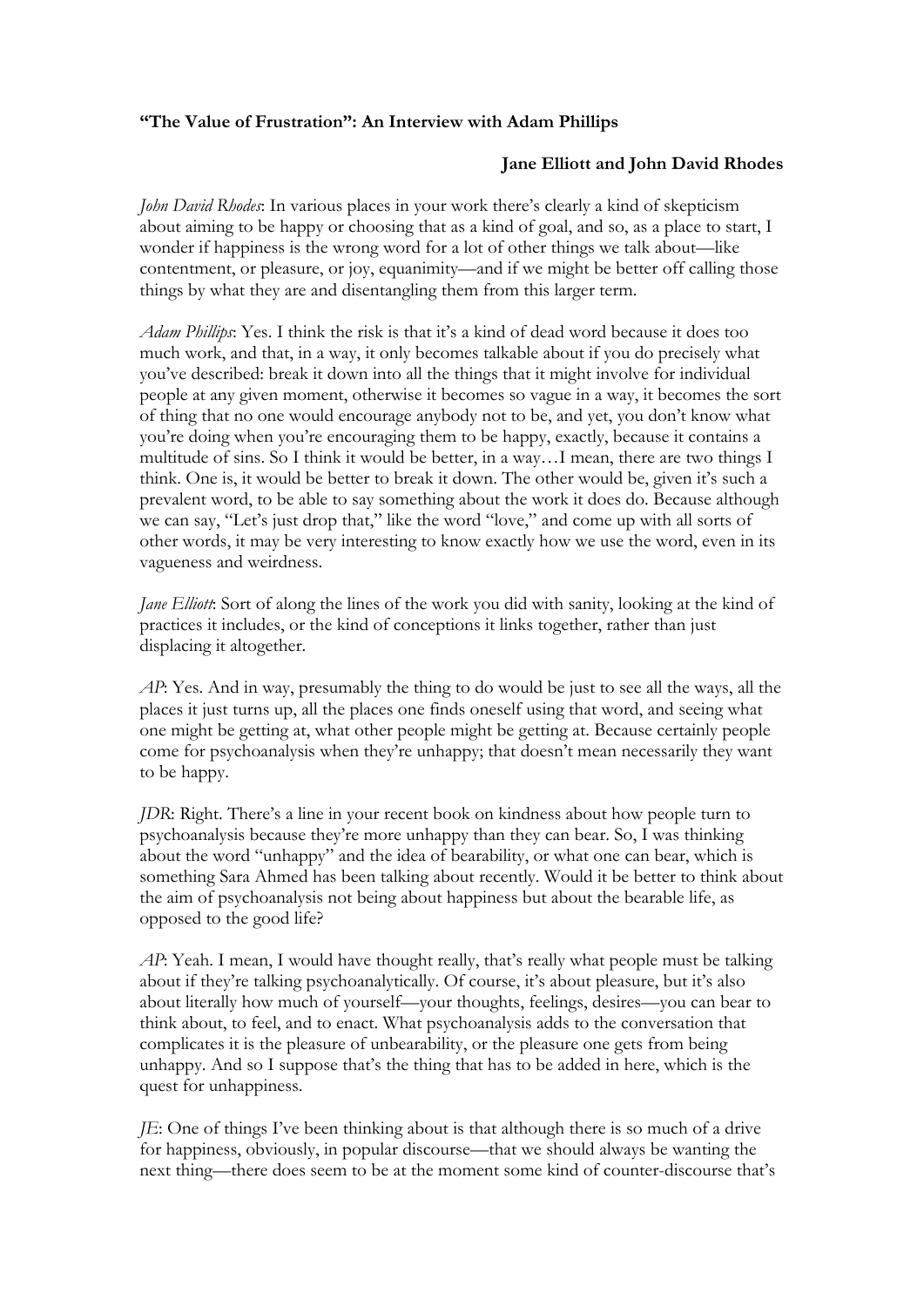about somehow attenuating or getting away from one's desire. I'm thinking of the Oprah culture, things like meditation, and yoga. As if happiness is sort of inversely proportionate to desire. It's maybe a bastardized understanding of Buddhism, in a way. It's as if we can somehow stop looking for the object, then we can be happy. It's almost as if getting out of the time of desire, where you are constantly looking to the future, is going to solve things, because you can just "be in the moment." So I was wondering what you think of this counter-discourse. Does it seem to be doing any useful work, or is it just another way of saying the same thing?

*AP*: It seems to me a good thing that people want to have conversations about the problems attached to desiring. I think what can't work is being a sort of Buddhism tourist. I don't think one is going to be able to simply appropriate, in a sort of supermarket-y way, other world religions as a solution to these problems. But I do think—and presumably the credit crunch has something to do with this—that it's been very weird living as though there's no such thing as scarcity, when in fact, in a way you could think there's only scarcity. I think that people being able to have an ironic relationship to their own desire and also be aware of the fact (or what seems to me to be a fact anyway) that we don't want what we want, in one sense, and also that we're always going to want something else, and that satisfaction is not the answer to life, so to speak. Partly because there isn't an answer to life, but partly because satisfaction isn't always the point. So I think what people should be talking about is…people should be trying to produce more eloquent, persuasive accounts about the value of frustration, not the value of satisfaction. And I think that the equation of happiness with forms of satisfaction is the problem.

*JDR*: Is it that they are mistakenly used one for the other?

*AP*: Yeah.

*JDR*: Or does satisfaction still remain in play in some way? Or is it it's coupling with happiness that's the problem, the coupling of satisfaction and happiness?

*AP*: I think it is that we're bewitched by the idea of gratification and we're bewitched by the idea that gratification is what we want and is the thing that will make us happy, as though there's simply a sliding set of equations here. And anybody who gives it a moment's thought knows it isn't as simple as that.

*JE*: We were discussing earlier how when you read some of these accounts of "being in the moment," it actually sounds like what is being described is depression. Because when I think of having no object of desire, that's like being dead.

## *AP*: It is. Yes.

*JE*: It's a strange utopianism.

*AP*: Yes, I agree. There's also a strange logic to it, as well. The question is whether the problem in desiring is the object of desire. Now, logically, you think it must be. So what you've got to do is remove the object of desire from the picture and then we'll be okay. But in a way, you're left with more of the problem. Because you can't get around the fact that you're a desiring creature. You may have different ways of relating to an object of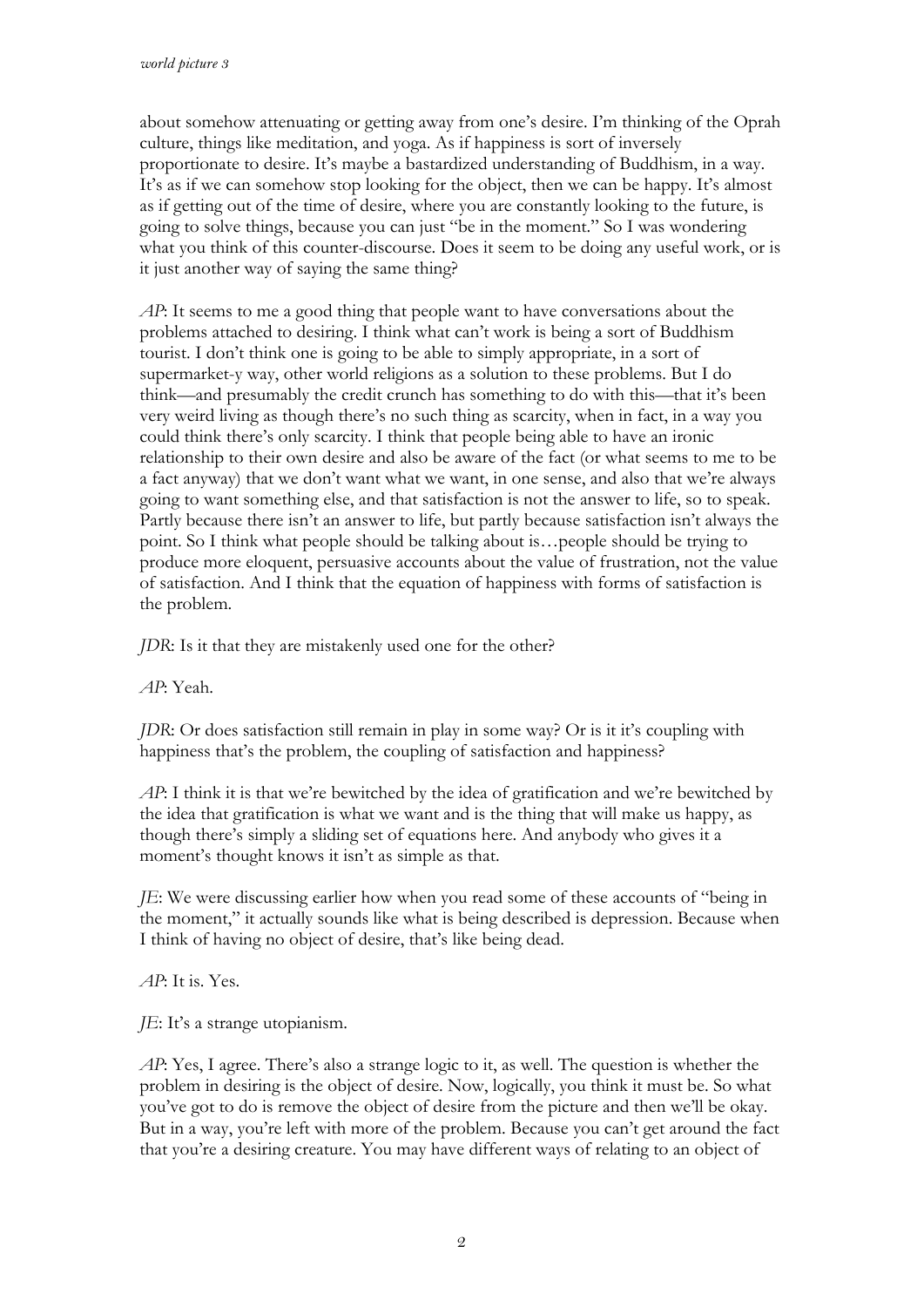desire, but you can't, it seems to me, evacuate objects of desire. It's all about the way in which one approaches them, or what one thinks one wants from them.

*JE*: In a way, the inverse of thinking that the next object will fix things is thinking that getting rid of the object will fix things.

*AP*: Yeah, exactly.

*JDR*: The object, even if it's a mistaken object, needs to be there. There needs to be an object, because it's what happens in the movement towards or away from it that's important.

*AP*: Yeah.

*AP*: There's a very interesting idea that has unsurprisingly fallen out of circulation that Ernest Jones had, which was the idea of aphanisis, which is loss of desire. His idea was and it seems to me a good one, and it's one that psychoanalysis for some reason has dropped—is the idea that the individual's terror is the absence of desire, and that desire might be something like the thing that Miles Davis said—that he woke up for years and years with music in his head and then one day he didn't. Desire might be something that we wake up every day with, but one day we might not. The question would be then whether there are desireless states that aren't depression, or that don't need to be pathologized as a way of managing them. Because it would seem to me that it's as though the fundamental terror that capitalism exploits is that we might not want anything. That's the thing that we've all got to talk each other out of. That we really want things; in fact we want loads of things. I think, in that—the fervor of that—happiness gets recruited.

*JDR*: Since we're kind of talking around and about pleasure, it's often that pleasure and happiness—and I don't want to force us to return to the question of happiness because I think in some ways you've answered that question—appear proximately in some of your thinking. But it's very clear that you never mistake them for one another; they're never identified with one another. Should we be more concerned with pleasure, and then happiness or contentment is something that comes along in the wake of that?

*AP*: Yes, which may or may not occur.

*JDR*: I guess what I wonder is what is the relation among pleasure, happiness, and desire, what is in that triangulation?

*AP*: When you said that, what I thought was that, for me anyway, pleasure has to do with absorption, and it has do with absorption in something that is at least nominally outside oneself. And absorption is the prior thing, I presume, that's pleasure-driven, so to speak, even though the pleasure to be derived from it may not be clear at all. And happiness may be a consequence of states of absorption, but it may not be. So it would seem to me that happiness is the thing that may or may not occur, but that as an object of desire, it's a radically misleading one. But it may be one of the good things that happens as a consequence of states of absorption.

*JE*: Is absorption so frequently pleasurable because it has to do with release from consciousness?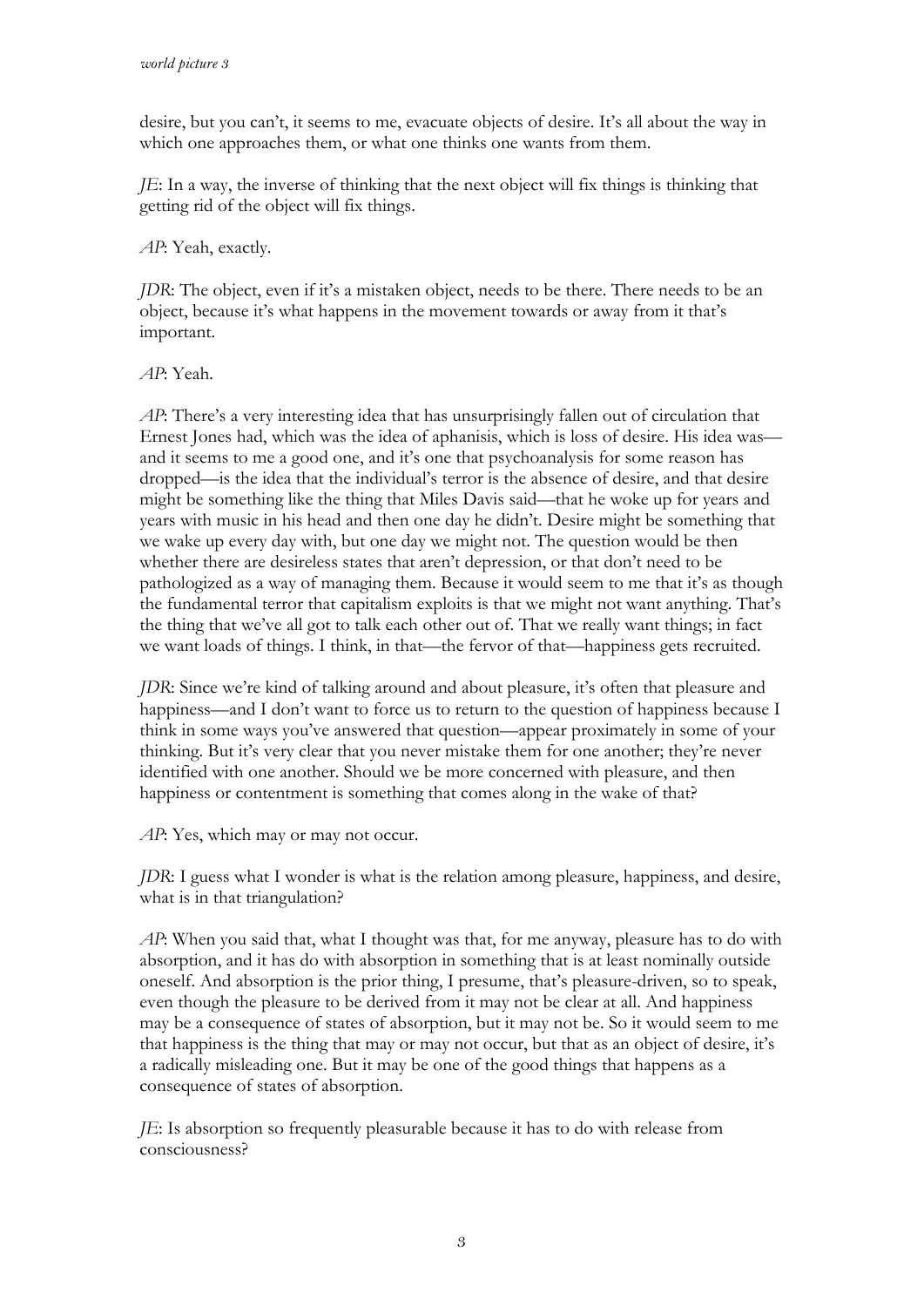*AP*: Yes. Or release from consciousness as self-preoccupation. I think the project is and actually, I think the project of psychoanalysis really is—to free people not to have to bother to be interested in themselves. What people—some people, anyway—are suffering from is self-absorption, and it's actually the most boring game in town. There's nothing in it, actually. The only interesting things, it seems to me, are outside oneself. Not because one is altruistic, but just because there's nothing to be interested in in oneself, actually. Obviously it's related to what's going on inside oneself, but it's to do with the external world. Happiness, if it's going to be useful, is related to the sort of free loss of interest in oneself.

*JDR*: That connects to what you talk about when you use the word "vulnerability"—a making oneself vulnerable. Vulnerability in that sense is the opposite of repetition. Selfabsorption is another word for repetition; vulnerability is a word for something different.

*AP*: Yes, exactly. That's exactly right. I think vulnerability is a word for exchange and repetition is the word for the rendering impossible of exchange by stereotyping it.

*JE*: So repetition remains inside, in a sense.

*AP*: Yes, exactly. It would almost be like saying that what characterizes one's so-called internal world is repetition, and that's precisely the problem. That actually one is endlessly repetitious and monotonous, and the external world is infinitely variable. And the question is whether you can get from one to the other. It's extremely difficult.

*JDR*: Do you think that's also related to a question of futurity? It's clear there's narrative there, which is therefore temporal, which is then about…

*AP*: It's very hard to know which comes first, though, isn't it, because presumably repetition is the wish to preclude, to preempt the future. So this is something to do with being able to bear the idea of being in a state of exchange with the future, which is by definition unknowable. So that it really is about unpredictability. So one of the things we should be educating children in is not just the dangers of unpredictability—which are fairly obvious—but the pleasures of unpredictability, too. Because only there is the possibility of getting outside oneself.

*JE*: One of the recent articles on happiness in which you were quoted brought up the etymology that it has to do with "hap" as in happenstance and chance and luck. If real happiness requires some kind of openness to contingency, is luck some way of trying to change that into something that is always good, to get out of the contingent, to make it something more bearable?

*AP*: Or simply, it's a way of describing being able to take your chances. Something like that. Luck, presumably, if it isn't called luck—whatever else it could be called—the things that happen that one has not organized for oneself (which are most things, presumably), the question is what you can make of them, what you can transform them into. And good luck is presumably the chance occurrence that you transform to your own benefit in some way, and therefore you feel it is good luck. Because it isn't necessarily good luck to win the lottery. You may make it good luck. But in and of itself…

*JE*: It could be a disaster.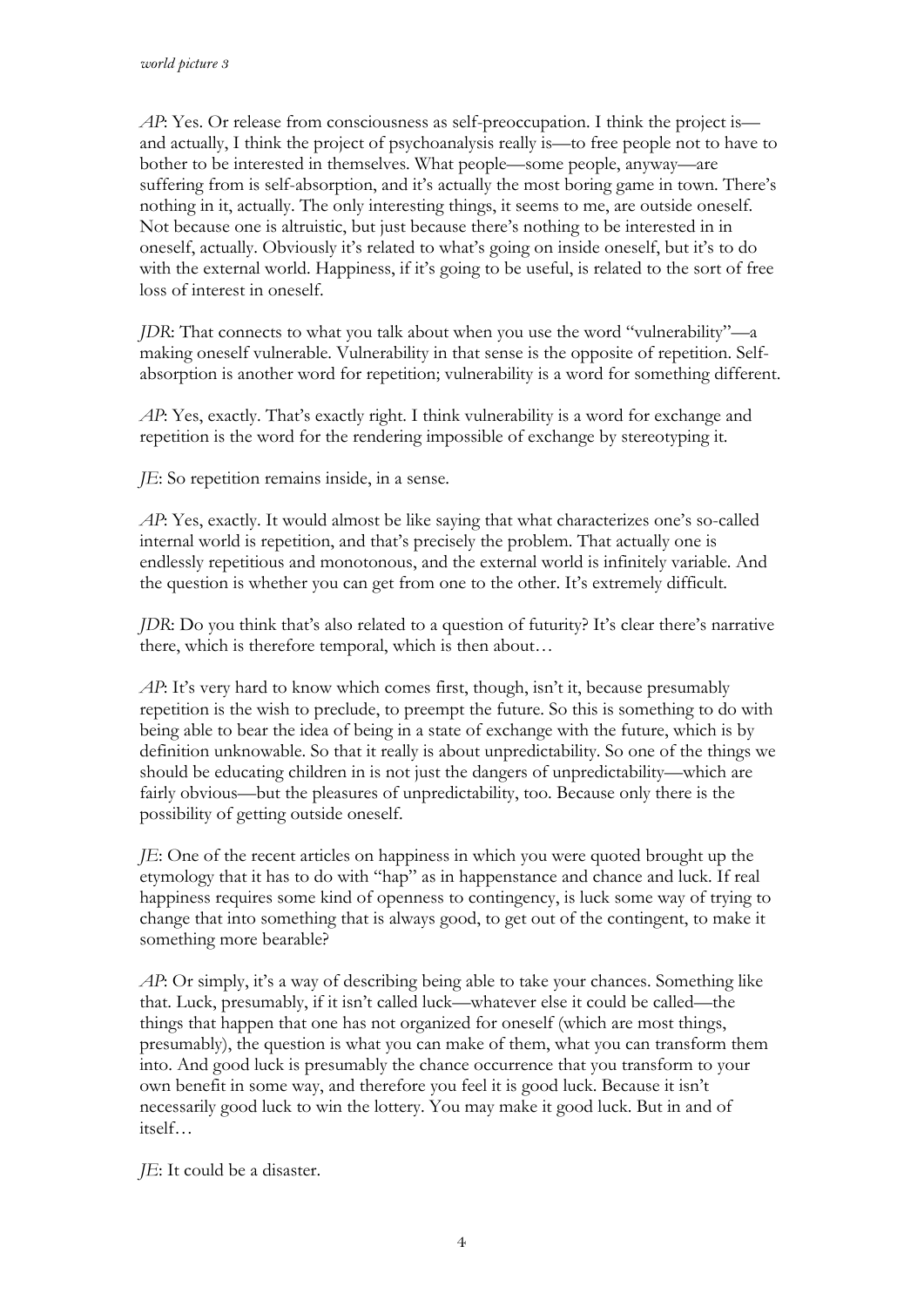*AP*: Absolutely.

*JDR*: It's way of reading or interpreting.

*JE*: It's a way of negotiating the agency involved in happiness. Of owning it or not.

*AP*: Yes. I think the problem is having the illusion that one knows what one wants. And the reason that frustration is important is because frustration contains the possibility of discovering a new want. What usually happens is because we can't bear frustration, we fill it with a known want. This has to do with the repetition problem. It's very, very difficult, actually, to be surprised by one's desires. Surprisingly difficult. As though there is a set [of desires]. Now presumably there is a set—it can't be infinite—but it may not be anything like as limited as one thinks it is. I imagine that one is limiting it out of anxiety. The reason we have what we think of as obvious sexual preferences, foods we definitely like and definitely don't like, and so on, is because there is some anxiety about not narrowing the range. It's like agoraphobia. We could want anything. Not literally anything, but my guess is that we could probably want a lot of things. I think we could like a lot more people than we do, for example, but we can't. We just can't let ourselves.

*JE*: We just can't bear it.

*AP*: No, we can't take it.

*JDR*: But we can't think ourselves there. You can't will yourself into that discovery, right? You kind of suspend yourself in an ambiance in which something new can emerge. It seems like the new thing has to emerge, but you can't find it.

*AP*: Yes. Or you depend on something other than yourself to make it possible. You can't just dream it up and go and do it. That's the wrong picture. The right picture is that you dream up all sorts of things, and then things happen to you that are neither what you dreamt up nor what happened to you. If you see what I mean. But you can keep on generating something out of that exchange.

*JE*: Since you mentioned lots of other people…One of the reasons we decided to focus this issue on happiness was the election of Obama. Obviously there was a huge outpouring of catharsis and joy over his election, but there was sort of a counter-reaction from the academic left. Judith Butler, for instance, published an article online about this, saying that this was very dangerous, that we need to retain critique, we need to resist these emotions. I wonder if there is some kind of resistance to the idea of collective happiness, as if in any group larger than one, or possibly a family, it's very dangerous. Most people don't talk about happiness beyond the individual or the relationship. Is there a more interesting or more productive way of thinking about collective happiness, or is it always dangerous?

*AP*: There must be a link in this example, mustn't there, between happiness and hope and a deferred future. I would have thought the problem here is the terror of hope. It's as though what isn't acknowledged publicly is how ambivalent we are about hope, as though it's an unequivocal good. Hope is very, very dangerous and potentially poisonous, or poisonous for some people, because what can't be borne is the inevitable disappointment. Because hope would be a great thing if it sort of got you to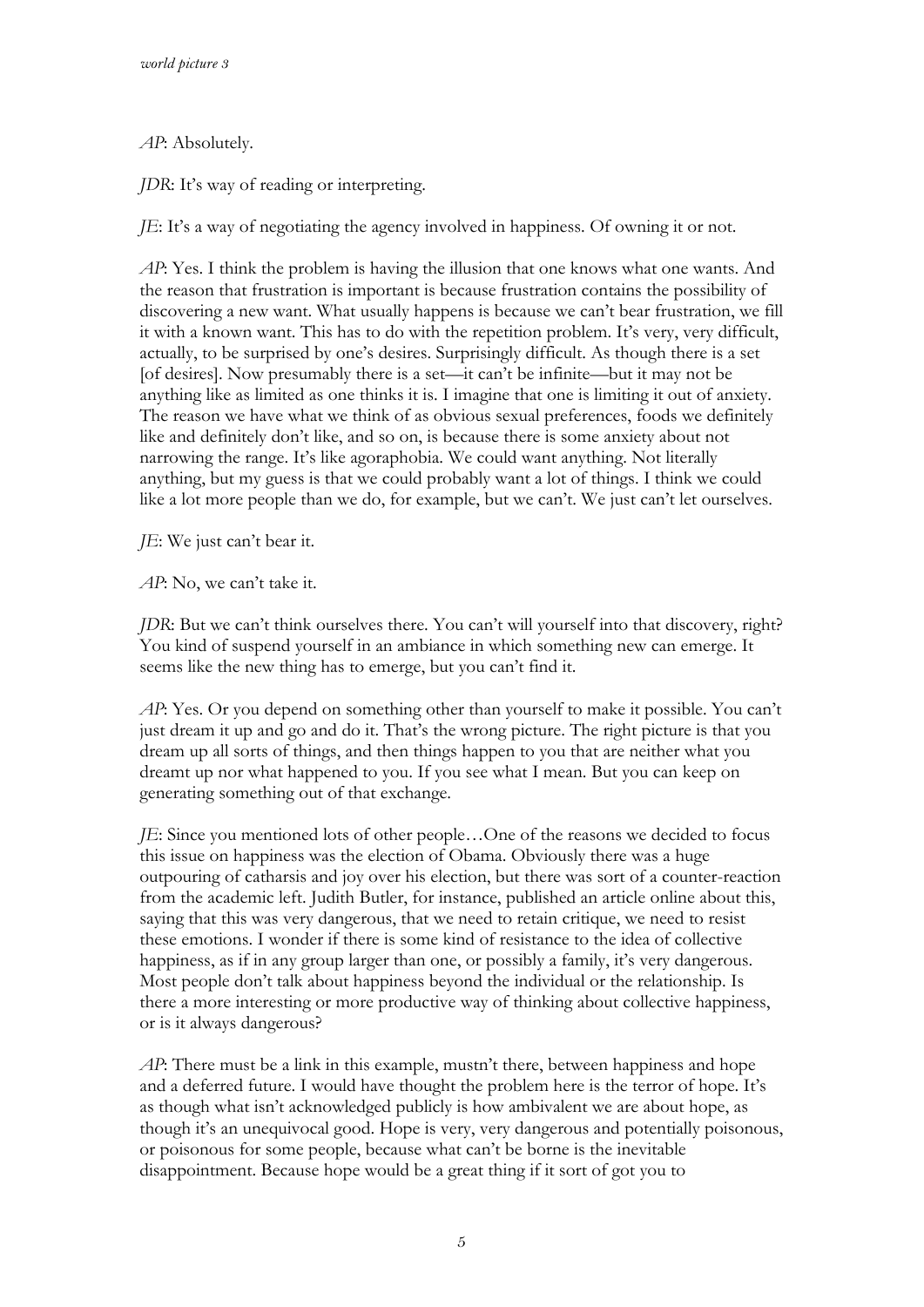disappointment, then you got through disappointment and you got to the next bit. But often this process stalls, and at that point there's a great deal of rage or vengefulness or bitterness or cynicism or whatever, and that's the threshold, because ideally, if we could organize this, people should be encouraged to hope exorbitantly and enabled to bear the consequences of these hopes being thwarted. And that means, not exactly realized.

*JE*: Do you have to make the hope different the next time?

*AP*: I don't believe in learning from experience.

*JE*: How do you avoid it not being repetition?

*AP*: That's the problem. And maybe that's what Judith Butler's on about, although I think she's wrong. I haven't read the article, but her belief may be that critique will keep us sane and sober, so we'll hope better.

*JE*: There's a kind of intellect versus emotion binary in a lot of these pieces.

*AP*: Yes, I can believe that. I think, I really think we should just accept the intractability of this, that we are creatures who hope, that the more in despair we are, the more we will hope exorbitantly, and the more there is the potential for catastrophic disillusionment. The acid test in anything is always going to be, how people deal with catastrophic disillusionment, which we've all had an experience of, without taking refuge in cynicism or bitterness or vengefulness. If that's possible, then something can happen. And usually it isn't.

*JE*: I think one of the fears at work in a lot of this writing is the fear that disappointment would drive people away. There's an intuition that that could happen, that this disappointment is around the corner, and therefore we can't give in to the hope.

*AP*: Yes, exactly. And they'll give up on politics, or they'll give up on communality.

*JE*: Because this is the one chance.

*AP*: I mean, that's the problem, in a way, with happiness being offered as the object of desire. As a lure, the risk of it is that when people discover that they simply can't have access to the happiness that they were promised, what they will then turn into, what they will then do about it. And that must be the source of political and personal terror.

*JE*: Because we all seem to have an intuition that bad things will come out then, probably also from personal experience.

*AP*: Yeah, yes, exactly. I think we're right. There's both a superstition and there's a regulation of excitement going on, because we know—because we've had the experience ourselves—that disappointment doesn't bring out the best in us. And there's always going to be disappointment. It doesn't mean you have to think you're living in a veil of tears, but one of the things you're living in inevitably is a range of disappointments. They don't have to be cataclysmic, but they can be.

*JE*: To go back a little bit to the idea of collective happiness, do you think that the resistance to a feeling of joy in communality has something to do with twentieth-century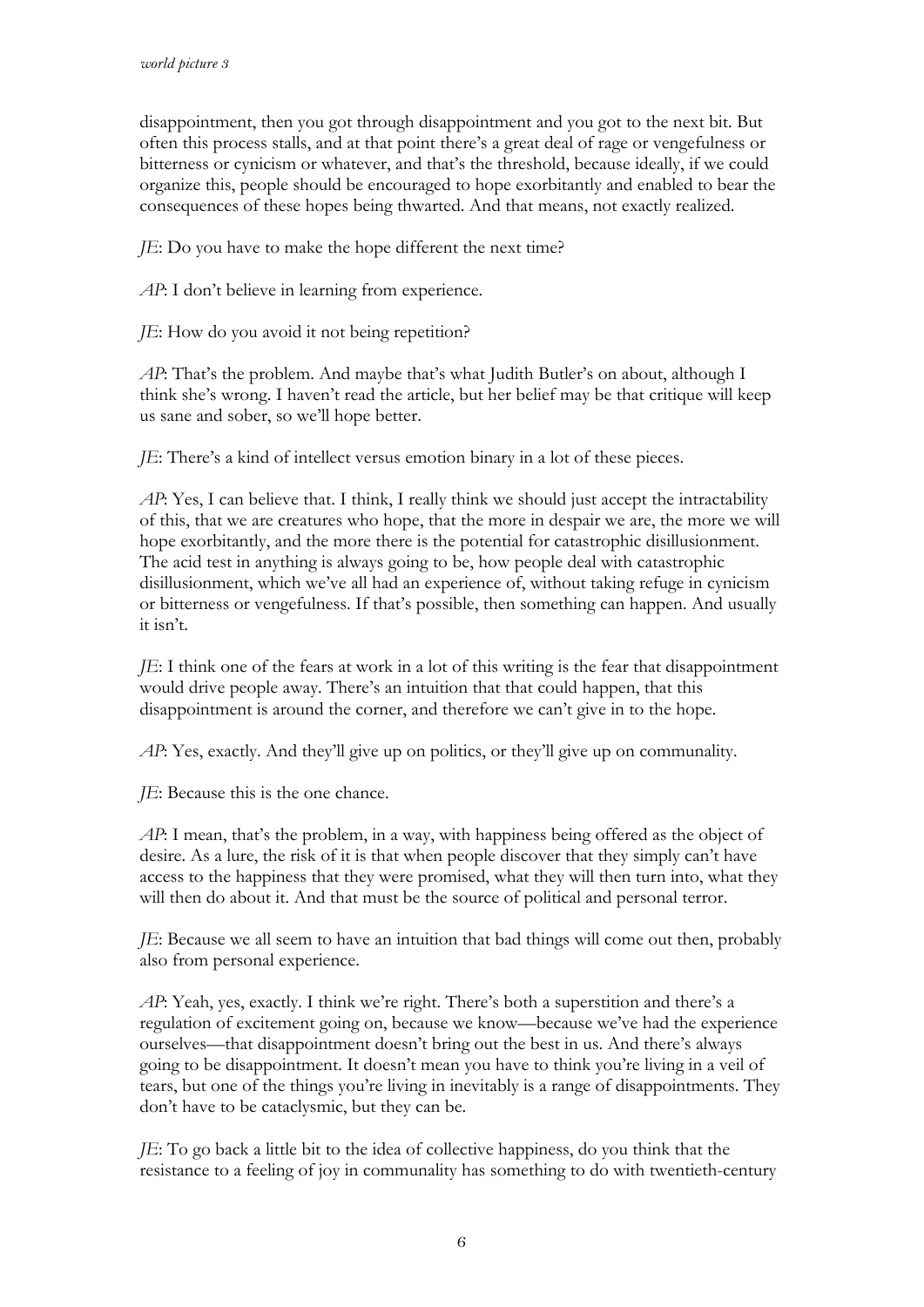history? Is it a necessary worry? I almost feel that there's a sense that any kind of large group emotion is equivalent to Fascism.

*AP*: Yes, it's tainted by Fascism, isn't it? Or it's tainted by cults, or religious fundamentalism, or whatever. But it would seem to me that there is a tremendous longing. I mean, one of the things presumably that individualism has been the solution to is communal disappointment, but I think the primary longing is for that communal pleasure. That's the real thing. I think everybody feels that. Maybe not everybody feels that, but a lot of people feel that. But people are very frightened—and understandably frightened—of what happens when large groups of people get together, because large groups are mad. But so are individuals. It's not as though the large groups are madder than individuals; they're just madder in different ways. And I think that's part of the problem. But I think there's an increasing feeling that people don't have anything in common. Actually, they have everything in common, but the feeling is they have nothing in common. And in-commonness is the point. In other words, it isn't taken for granted. It's as though it's something we have to make, or find. And I think without that there is a lot of despair.

*JE*: It's almost as if there's a fear that we want that so badly that we will countenance terrible things to have it.

*AP*: Yes. Or we'll do everything we can to avoid it, so we won't have to face the dealing with it, so it will be held in place as a longing. But there must be a communal possibility somewhere, or a viable political ideal somewhere, but not for us, not now.

*JE*: Because for it actually to be instantiated would be…

*AP*: You'd have to do deal with it. It would be real.

*JE*: In that sense, you could see some of these articles as trying to insist that it's not happening.

*AP*: Yes. Or to regulate the possibility that it might be.

*JE*: To keep it controlled.

*AP*: Yes. Or at bay in some way.

*JDR*: It's a eugenic version of political success. Because it can't see the end of the story that it wants to be told, then it has to make sure that we're forever waiting for the right moment to commence the prologue.

*JE*: I've been reading this woman's blog called "The Happiness Project," which is really annoying, but one of the things I notice that she says that a lot of self-help discourse for women is also saying is that it's better not to achieve parity in your marriage in terms of childcare or housework because you'll just get angry. You won't ever get it, so it's better not to try to get it. You'll be happier if you just do all the dishes and don't worry about it. There's an interesting idea here about the relation between happiness and justice that, in some ways, to try to make things fair or to pay attention to inequality is to make yourself crazy. Is happiness, as it's conceived now, an obstacle to thinking about justice?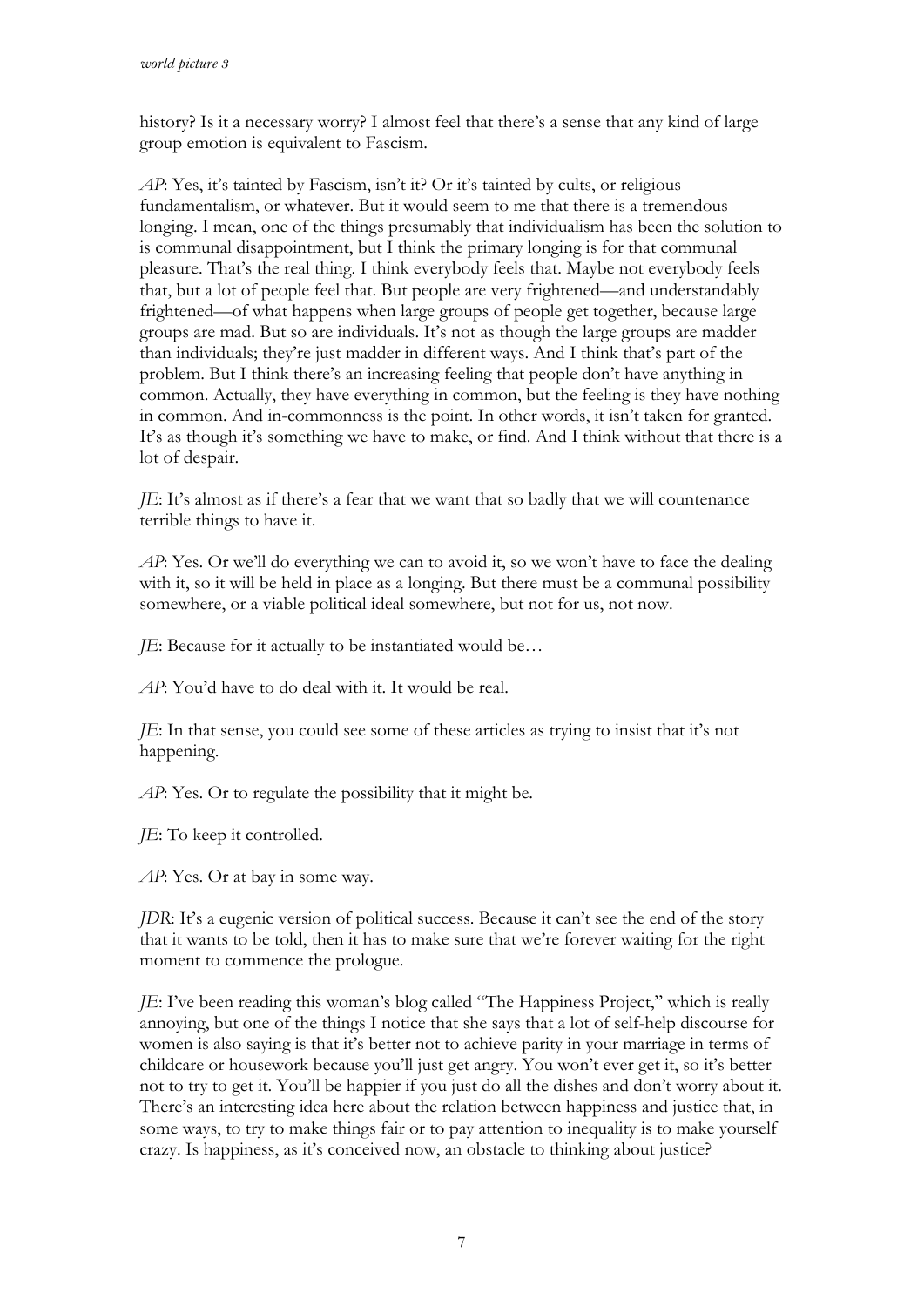*AP*: Well, yes, it could be. Because that sounds terrible, and presumably part of the problem with it is the assumption that happiness comes from states of non-conflict, whereas actually it would be better to say that conflict is the point. People should be seeking out conflicts, not avoiding them, and bearing with that, because that's the only way that anything's going to happen. So that the wish to avoid conflict is actually the wish for quiescence; it's actually the most cynical position, I think, covertly.

*JDR*: Implicitly apolitical in that sense.

*AP*: Yes, exactly. So the idea that happiness equals harmony is absolutely misleading.

*JE*: It's strange, too, because it really suggests that you need to ignore a tremendous amount to be happy.

*AP*: So happiness equals denial of reality.

*JE*: Yes, basically.

*AP*: As long as you can deny enough reality, you'll be fine. Which is a way of saying that actually in reality there is no happiness. So as long as we can delude ourselves we can be happy. So it's actually not a viable project anyway.

*JE*: Absolutely not viable. It's another way of thinking about the insidiousness of happiness discourse: it can be used to say, "Don't worry about what you're not getting. Don't worry about what's not fair, because that will just make you miserable."

*AP*: Happiness discourse makes people retarded, it seems to me. When people get into promoting happiness, they become stupid, as though the very word is an attack on one's intelligence. It's a way of not thinking. It becomes like a secular religious language of the most debilitating sort. It's a way of simplifying one's mind.

*JDR*: You can see it happen with artists. Bernardo Bertolucci makes less interesting movies after he becomes a Buddhist, essentially. Actually, since I've brought up the aesthetic, Jane and I are both interested in the way that works of art—often literature figure in your thinking at various key moments. I'm interested in the insistence with which you think about or ask us to think about psychoanalysis in aesthetic terms—as *a* story that we tell ourselves. I'm thinking about the function of the indefinite article there: the fact that it's *a* story, and the fact that it's a *story*. There's something really inviting, and hopeful, and pleasurable about that formulation, about the indefiniteness of the article and about the possibility of narrative, the way that narrative is so vitally at the foundation of whatever this project of psychoanalysis is. I want to ask you what you think the productivity of the indefiniteness of these narratives is?

*AP*: Well, the thing about this is that it comes out of having a psychoanalytic training. This is not the cause, but it's one of the sources. Because when I trained there was a prevalent view that psychoanalysis was *the* story; that really everything could be understood within its language, that it was *the* comprehensive language, it was the supreme fiction. Not a supreme fiction—it was the supreme truth. Now if you happen to have studied literature before you enter into psychoanalysis, this just seemed astounding really, in a way. I mean, I was astounded. I was very young, but I was astounded. And the way in which it is a puzzling issue is because, of course, in one sense, psychoanalysis isn't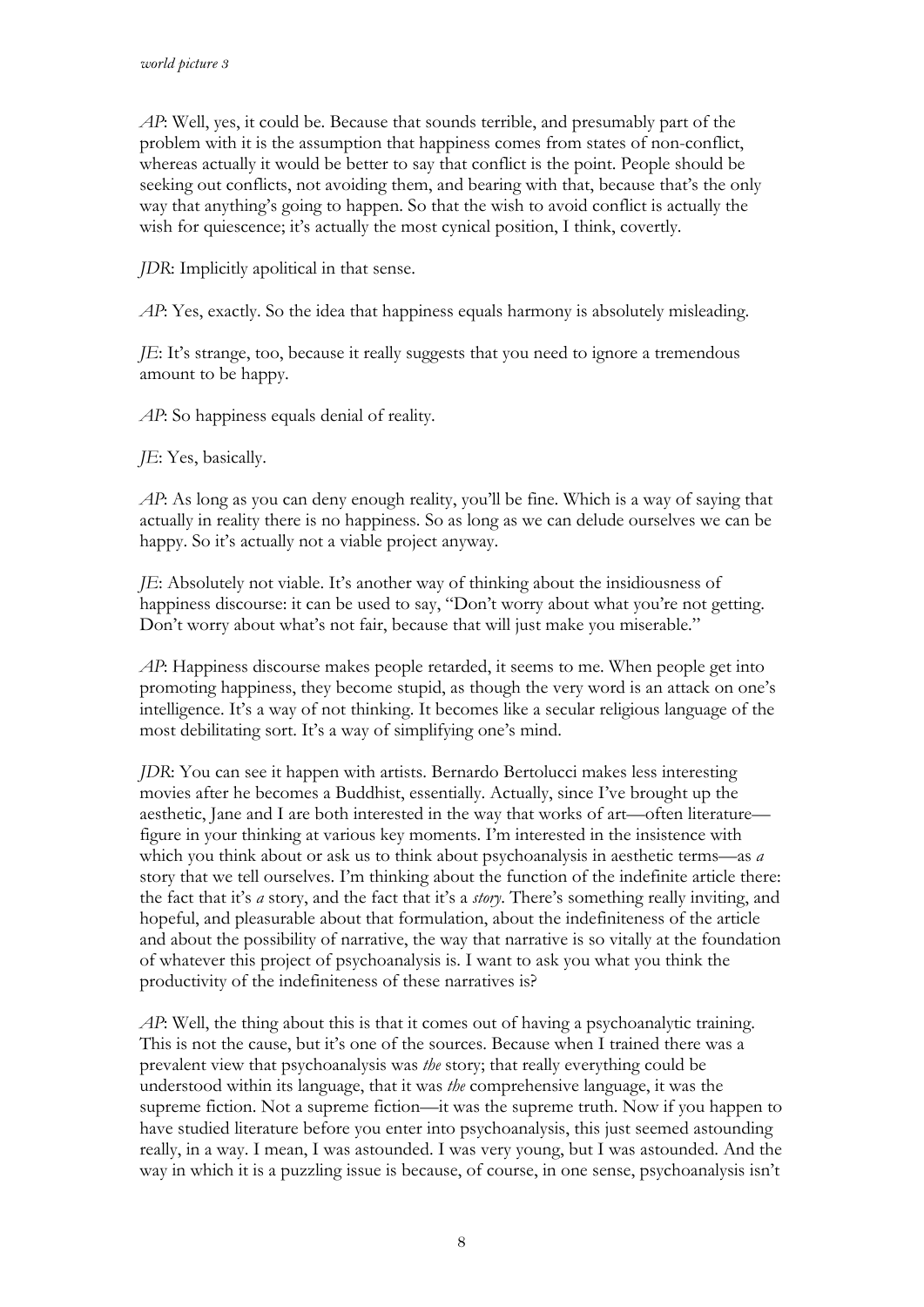*a* story; it's an incredibly powerful one, if you happen to find it powerful. People are not Freudians in the way they're Shakespearians. It's a different sort of thing. Well that really interests me. I haven't got anything to say about it particularly, but it really did engage me, that—that these stories could be so compelling and so explanatory and so satisfying, and yet knowing that they were competing with a lot of other stories. I mean, I'd much rather read Wallace Stevens than read Freud. There's no doubt about it, just in terms of my pleasure, my engagement, my looking forward to it, and so on. But—*but* Freud's got really useful—to me—compelling and interesting things to say about what we're like. It's a good language because it gives me more amusement, more pleasure than a lot of other languages. So I think it's difficult to be clear about this, but I think psychoanalysis is good for the people who find it useful and interesting. Just that. It couldn't be a universal thing that people are resisting and so on. Of course it's also an interesting idea that the reason you might not like somebody or something is because you're resisting them. I mean, I think that's a good idea. It's a bad idea if it's taken to be the absolute truth or the only way. So I'm completely puzzled by this and I'm puzzled by, I think, presumably by something that we're all puzzled by in some way, which is why some stories get a grip, what works about them. All of us have got ideas about why psychoanalysis has got a grip. But it's got a grip on me in that, I can't exactly say that it works, and for some reason I value it because it doesn't work, but it's a way of talking that makes it possible for people to feel and think and live differently. I believe that to be true. Some people. So the question is, if you don't believe in psychoanalysis, and your friend is unhappy, what do you recommend they do? That seems to me the question. It's not that it's the best thing, because it isn't. It's the best thing for some people sometime, but there is the issue of what you advise people to do when they're suffering in certain ways. And it seems to me one of the best things going now for some forms of suffering for some people. And in that sense, it's not *a* narrative; it's *the* narrative. It includes within itself the possibility of being critical of it, so that when you do it, I, as the analyst, might say something that the other person finds useful, interesting, and then you'd also want to know why they believe you. You're doing two things at once that are potentially quite illuminating. Which is, we're having this conversation, it's useful to you, presumably, which is why you keep coming. But the other thing we need to work out is why you might be predisposed to give my words this kind of seriousness or gravity, significance. Not as if to say they're not really important, but as if to say we don't really know what their importance is, and we could maybe say something about that between us. But it's about the possibility of it not being assumed that one person is more authoritative than another.

*JDR*: There's a kind of terror, though, in just thinking about the concept of being interesting, from my own experience of being in psychoanalysis. I was terrified before each meeting with my analyst that whatever I was going to say wasn't going to be interesting enough, and then I was also worried that whatever she might offer back I might not find interesting, as well. That performance anxiety, which is about being interesting, which is somehow about telling an interesting story—is that—and I'm also feeling my own anxiety about asking an interesting question—does that need to be there in some way? Is that a necessary fear?

*AP*: I think so.

*JDR*: I mean, obviously it's about transference and counter-transference, but then what happens if you fail to be interesting? Does that mean that there's nothing for anyone to work with?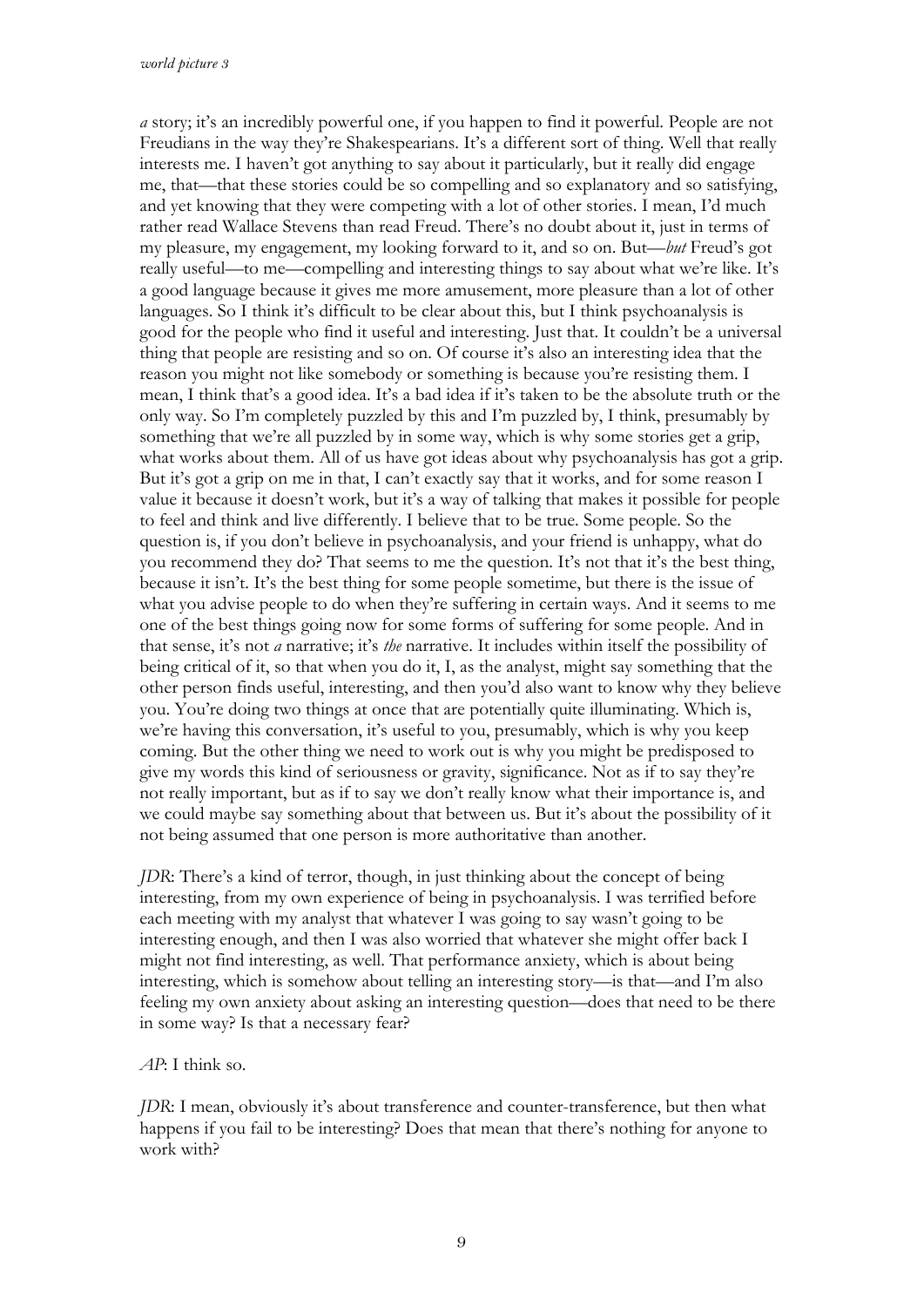*AP*: Well, no. I think the beauty of the situation is—because I regret bandying the word interesting around because it doesn't address this that you're talking about—this is not a comment about you, obviously.

## *JDR*: It can be. [laughter]

*AP*: If somebody comes, as everybody does come, with an anxiety one way or the other about how interesting they are, I assume that they're talking about an experience of not being able to hold somebody's attention, an experience we've all had. That however much our mothers and our fathers loved us and were interested in us, there were times when they weren't, and that really was difficult to deal with. And so presumably we did at least two things. One is we tried to step up our performance to engage them, and we did other things like retreated, sulked, got enraged, tried to find other people and so on. So that that would be integral to the situation, that two people are going to wonder whether they can hold each other's attention, and that's what you analyze. You will try to understand both how that came about and what the self-cure has been for that. So in your example, I'd say, your self-cure has been to try and be interesting, let's say. Well that's part of a repertoire, most of which is repressed, of self-cures for this problem. Because, for example, when your mother wasn't interested in you, it could have freed you to go and do something else, or it could have made you think, "Well, fuck her." Or, "I'll find somebody else and make her jealous," or whatever, but there are a lot of possibilities. It's a fundamental anxiety. And the trouble is, if you bandy around the thing about people being interesting, you step up the anxiety about it. [laughter]. Which is a bad thing.

*JE*: Would the goal be to try to recover the other self-cures to make the repertoire bigger, or…

*AP*: Well, I think the goal would be partly simply to show what the other alternatives might be and why they might be resisted and why one has become fixed in one's selfcure. It would be something like that. But the fundamental predicament is intractable.

*JDR*: Coming in and wanting to be interesting, again the fixation is too much on the object, and it becomes another word for a kind of contentedness or happiness. It becomes another useless word or a dead word.

*AP*: Yes. But you can see how the wish to be interesting—which presumably we must all have—is such a mad idea, partly because it's an attempt to imagine what the other person wants from oneself, which, of course, one can't help but do that, but it's unfathomable because they don't know either. So it's a labyrinth, which is presumably why we're so obsessed by it.

*JE*: We think it's merely a triangle, or reflexive, but it's not.

*AP*: But it's infinite.

*JE*: I guess in relation to this you can't help but think about the infamously boring happy families that are the antithesis to narrative. There could be understood to be a kind of opposition between happiness and complexity, which would seem to make happiness a dead-end for art. Does happiness actually have anything to offer the aesthetic?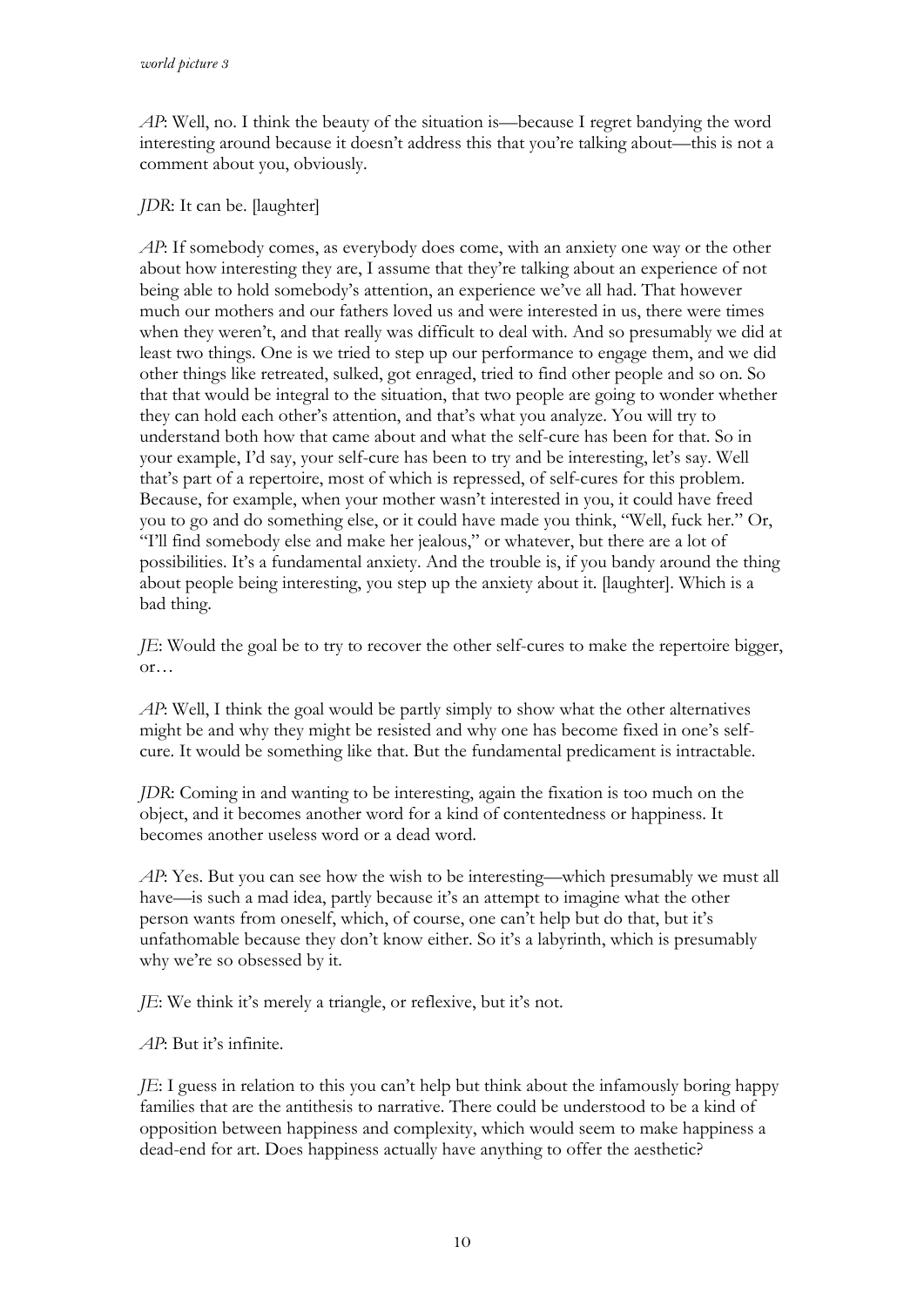*AP*: I would have thought in this sense that happiness is the repressed. That, so far, people haven't been able to write interestingly enough about happiness, but I don't think that we should conclude from that that it isn't very interesting.

*JE*: Or that it's non-narrative.

*AP*: Yeah. It seems to me that, for all sorts of reasons, we have assumed that all the unacceptable things about ourselves, all the difficult things are the interesting things; that's what we're going to articulate. It's a bit like, children take for granted the good things about their parents and they remember the frustrations. It would be very interesting to undo that, to make an equally plausible case for saying that what's unarticulated is happiness. There's a tremendous resistance to finding vocabularies for happiness, whereas, weirdly enough, there's a tremendous eagerness to complain, so to speak, or to speak fearfully.

*JE*: To sort of survey our archive of suffering.

*AP*: Yeah.

*JDR*: We think of happiness as so connected to or—mistakenly—identical to joy or certain kinds of intensities that can't be sustained in a kind of narrative context. You can write a lyric poem about a truly joyful, ecstatic state, but that somehow can't be sustained, so, as long as we think of that as a model for happiness, then happiness remains unnarrated in some way.

*AP*: Yes. And by the same token, we could actually feel much more exposed talking about our pleasures and our happinesses than about our miseries.

*JE*: From that perspective, when we say that happiness is boring, we're rehearsing our resistance, because to find something boring…

*AP*: Is itself a resistance. There's something about it that you don't want to go into.

*JE*: That you prefer to find dull.

*JDR*: But also then happiness is the thing that makes it possible for us to like other people, so that might also be something that we're repressing.

*AP*: I think that's right.

*JDR*: Which comes back to the question of commonality as a site or object of repression.

*AP*: And also, happiness is an object of envy. One of the things that happiness does is it stimulates envy.

*JE*: Which is another reason to resist thinking about it too much.

*AP*: Yes, exactly.

*JE*: It seems to me there's a straightforward reading of the resistance to happiness which would say that, on some level, we can't bear the fact that we were happiest with our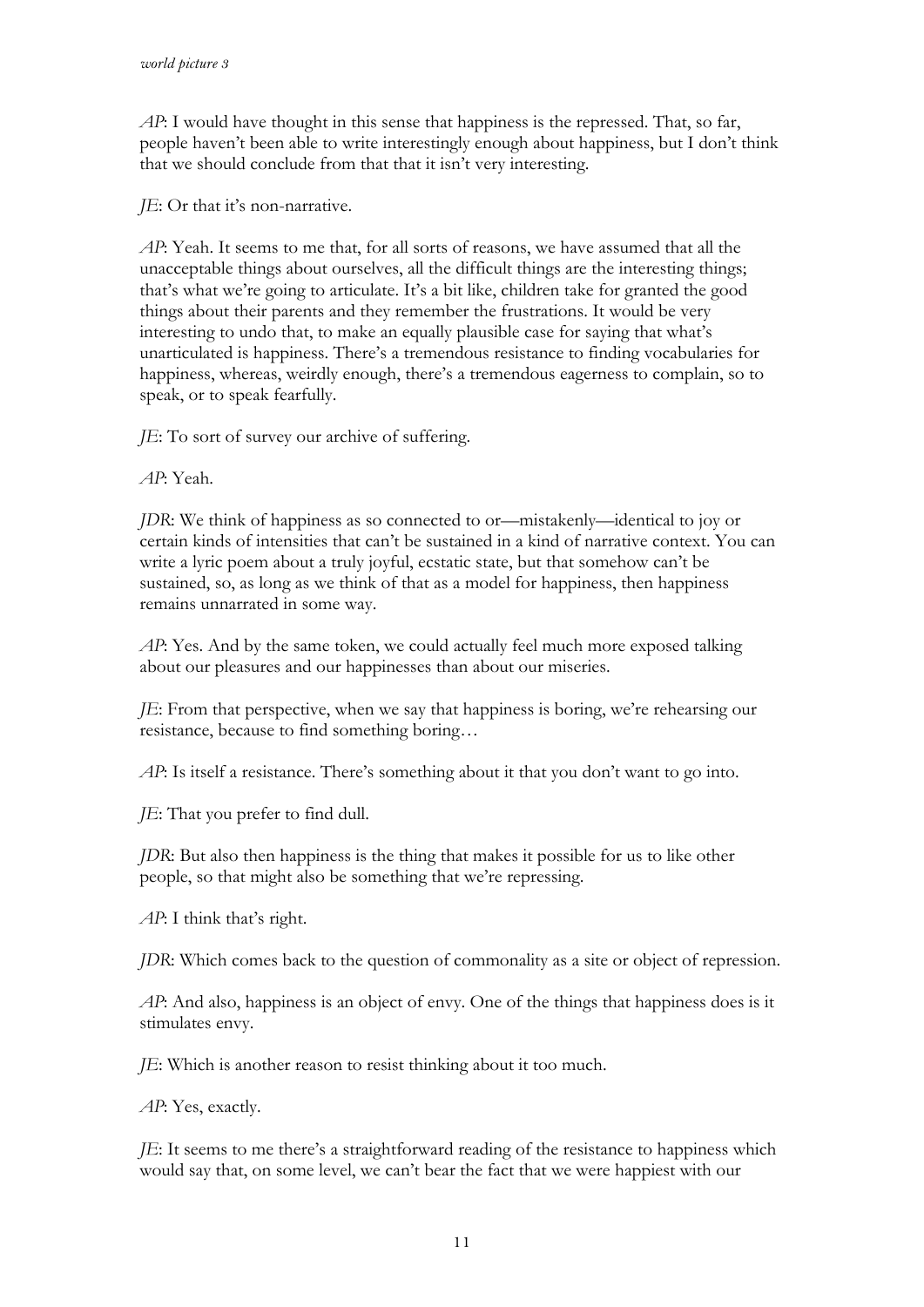parents and we can't be there, we had to leave. So therefore it's better not to think that we were ever happy there, or to not think that happiness is very interesting. Do you think that's too…

*AP*: I believe that, but the other bit might be—which is a more difficult thing to think about, which I think is a dilemma for children—when the moment—if it is a moment when they discover that there are pleasures not provided by the family. That creates an interminable and insoluble problem, because I think the deal is, all good things must come from the family. So if you begin to find a pleasure outside the family or that is not within the family's realm, then this is radically confounding. So I think there might be two bits to it. One is, our original states of happiness were in that family and they're lost forever, and if we wanted to try and recreate those forms we would have to strive in the external world in ways that might feel difficult. And then there are the pleasures that were not in the family. So I think it's both sides of the line, and they're both difficult in different ways.

*JE*: Why do we feel it's forbidden to have pleasure outside of the family? Why do we feel that so intuitively when we first encounter the outside pleasure?

*AP*: I think because our mothers and fathers demand—they need us to need them. It's intrinsically narcissistic. It's disloyal and it's endangering, because insofar as it's disloyal, you lose their protection, so you're radically unmoored when you're going after that thing outside the family.

*JDR*: Rings true.

*JE*: You've extracted yourself in this terrifying way that you want to undo as soon as possible.

*AP*: You're too free. And that must be what the fear of freedom existentialist thing is about. It's about when you sacrifice your protection for your desire.

*JE*: So you think there could be an aesthetic of happiness, but we just don't have it?

*AP*: Yeah, I really do.

*JE*: It might require a different temporality than we're used to.

*AP*: I think it might. I agree. And it would involve us not giving up on all our versions of original sin, but being able to see that if there's an idea of original sin, then there's another idea of, not original virtue, but of original something else that original sin is invented to manage. And it could be something like original ecstasy, or original bliss, but that's as real, in it's way.

*JDR*: I remember hearing you give a talk on modernism awhile back in which you described that modernism wants to make it new, but that we are all doomed to repetition. I've been thinking about some recent work that's trying to find an ethics of modernism in and around its complexity. On the one hand, a lot of this work extends out of a professed desire, or rather a professed belief in the value of the aesthetic *as* the aesthetic, but actually what it ends up doing is converting the aesthetic—particularly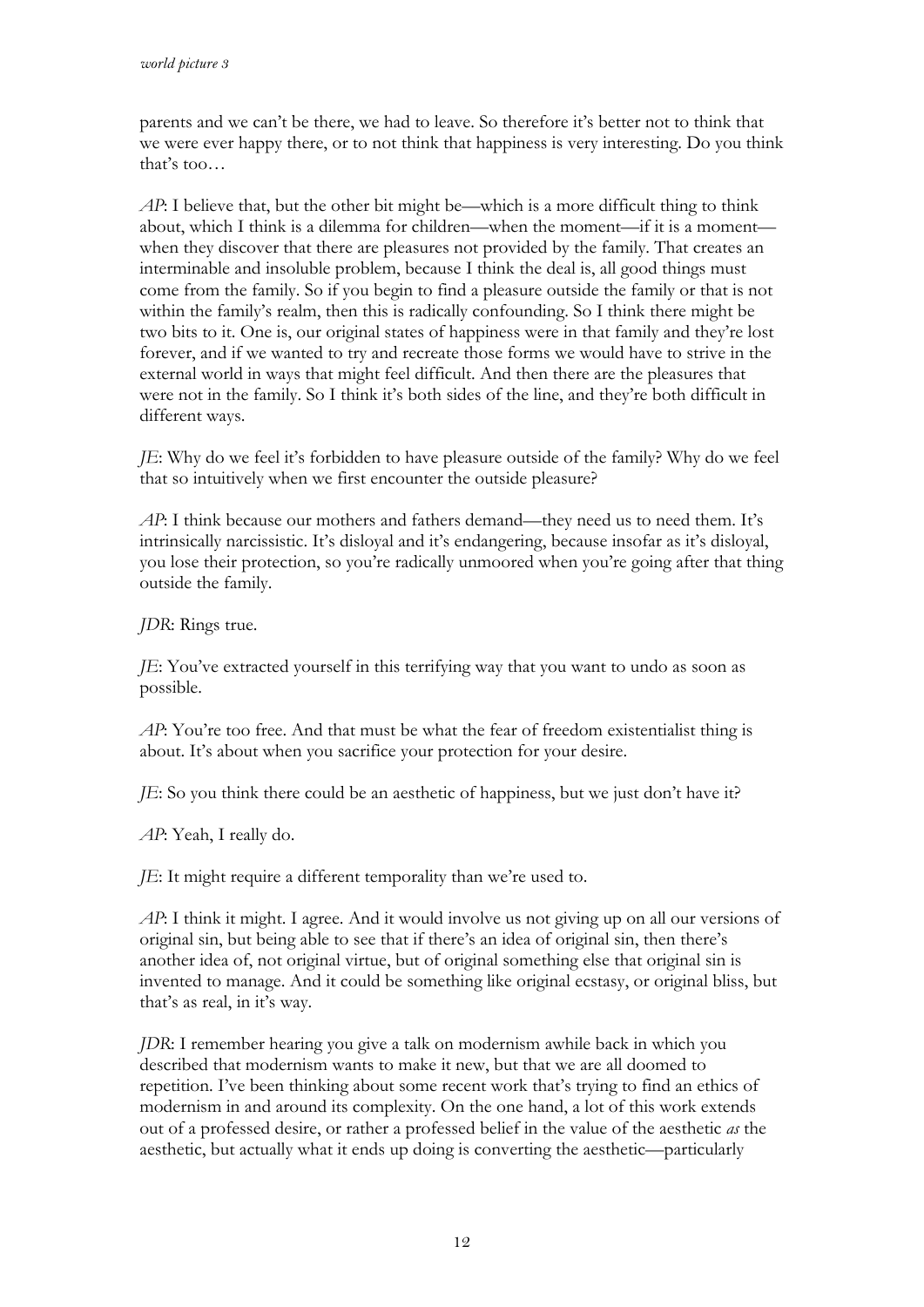modernism—into an ethical medium. Because it's harder to understand or harder to read, it makes us better subjects. We make more careful political and erotic choices.

*JE*: It's supposed to make us self-reflexive.

*JDR*: So that reflexivity in the aesthetic becomes reflexivity in our ethical lives. It's an attractive argument, but it's predicated on an anxiety about the aesthetic. That it might not be good for you, actually. Or it might not be anything.

*AP*: Yes. It might just be morally equivocal.

*JDR*: I think the argument extends from a crisis in the humanities, like, what are we doing here talking about books?

*AP*: If it makes no difference.

*JDR*: If it might not make someone vote properly.

*AP*: Certainly I was educated to believe that if you were a good reader, you were a good reader of life, fundamentally, and you would be less prone to Fascist suggestion and you'd be less bully-able, less intimidate-able. But, of course, the moment you fall in love, this completely falls out of the window. The moment those basic experiences happen to you, you cease to be a good reader, or you become a hyper-good reader, but not the reader you've been educated to believe you should be. Because you're then precipitated into that world of proto-Fascism, proto-servility, all that stuff. So, in a way, there is some idealization of language here, it seems to me, or idealization of reading. Although I think reading's a good thing.

*JDR*: We can't be the better subjects that we want to be without it, at least for those of us already in it, if we feel like we're leading the lives that are close to, or near, or directed towards the lives we think we ought to lead, then reading figures very importantly in that, but it's hard to imagine that it figures in the same way for everyone. It's certainly not the magic bullet.

*AP*: What I find baffling is that, for me, it's the experience of reading that I like. Just doing it, just that. One of the reasons that I couldn't be an academic is because I find it incredibly difficult to talk about the things that I read. I can do it, and in some ways it's really interesting. But the Leavis thing, which I was more or less educated in, said that the reading was a means to the end of making you a morally better subject and certainly makes you aware of morality as an issue, gives you a language for that, but what it never talked about at all simply was the pleasure of reading, about which there might not be very much to be said, except I know—like a lot of people who read—I read, for example, to insulate myself from my own family.

*JE*: I always felt that I was very lucky that reading was coded as moral because I used it like heroin. I was just lucky that it wasn't considered masturbation.

*AP*: Quite. I mean, without it, where would we have gone in our families? Or where would we have gone in adolescence to escape from real bodies?